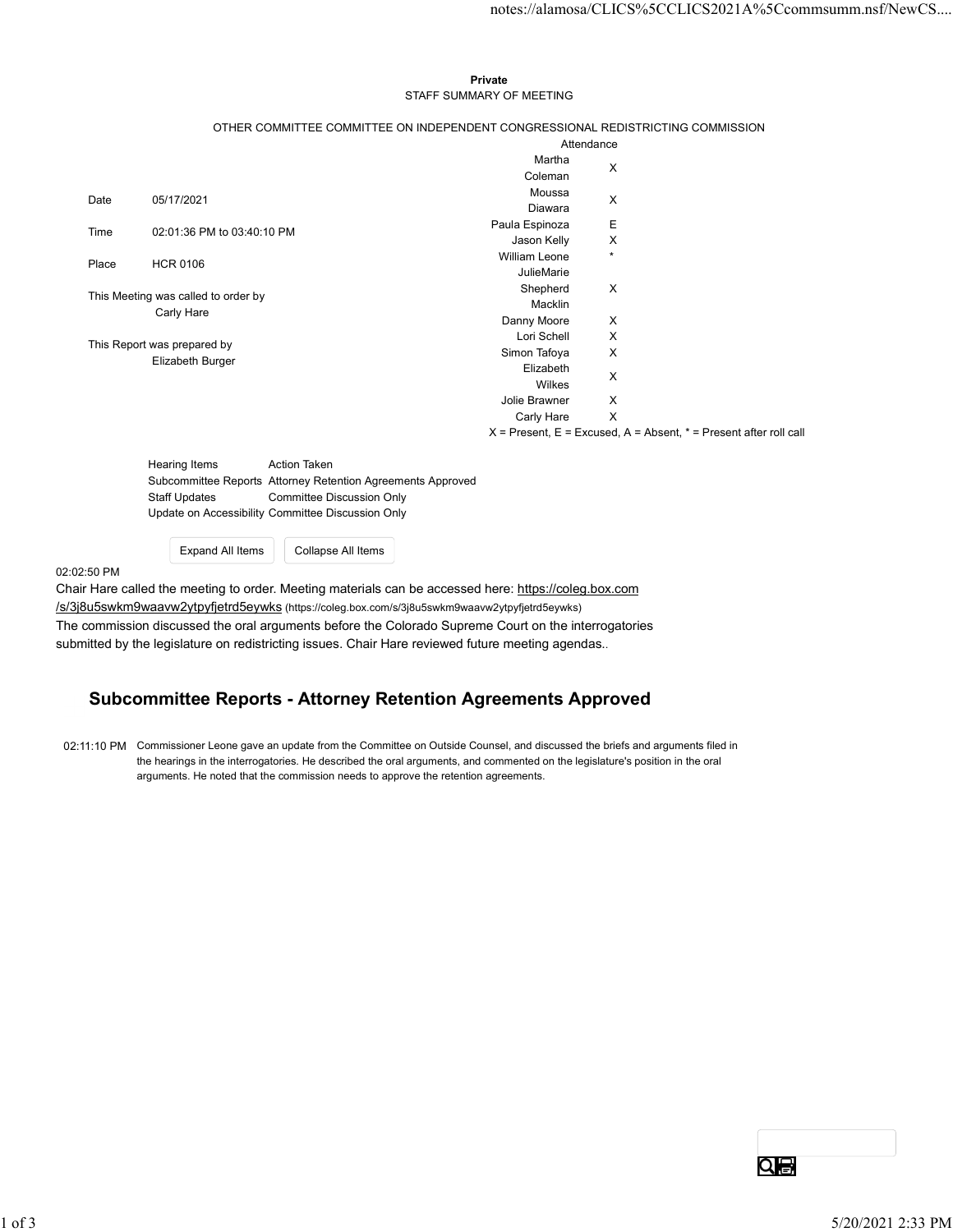|             |                         | notes://alamosa/CLICS%5CCLICS2021A%5Ccommsumm.nsf/NewCS                                                                                                                                     |
|-------------|-------------------------|---------------------------------------------------------------------------------------------------------------------------------------------------------------------------------------------|
|             |                         |                                                                                                                                                                                             |
| 02:11:18 PM | Motion                  | I move the commission approve the retention agreements between the commission and The<br>Achieve Law Group, Wheeler Trigg O'Donnell, and Troutman Pepper, as drafted (seconded by<br>Kelly) |
|             | Moved<br>Seconded       | William Leone                                                                                                                                                                               |
|             | Martha<br>Coleman       |                                                                                                                                                                                             |
|             | Moussa<br>Diawara       |                                                                                                                                                                                             |
|             | Paula<br>Espinoza       |                                                                                                                                                                                             |
|             | Jason Kelly             |                                                                                                                                                                                             |
|             | William<br>Leone        |                                                                                                                                                                                             |
|             | JulieMarie<br>Shepherd  |                                                                                                                                                                                             |
|             | Macklin<br>Danny        |                                                                                                                                                                                             |
|             | Moore<br>Lori Schell    |                                                                                                                                                                                             |
|             | Simon                   |                                                                                                                                                                                             |
|             | Tafoya<br>Elizabeth     |                                                                                                                                                                                             |
|             | Wilkes                  |                                                                                                                                                                                             |
|             | Jolie<br><b>Brawner</b> |                                                                                                                                                                                             |
|             | Carly Hare              | YES: 0 NO: 0 EXC: 0 ABS: 0 FINAL ACTION: Pass Without Objection                                                                                                                             |
|             |                         |                                                                                                                                                                                             |

02:11:30 PM Commissioner Coleman gave an update on the Subcommittee on Public Comment and Outreach. She discussed public comment summaries, and reviewed the number of public comments submitted in the last week. She reviewed letters submitted to the commission by advocacy organizations.

- 02:24:04 PM Commissioner Brawner gave an update on outreach efforts and collaboration with the Colorado Independent Legislative Redistricting Commission (Legislative Commission). Commissioner Brawner responded to questions from the commissioner regarding social media channels to share information about the commissions. The commission discussed contracting for communications assistance.
- 02:33:14 PM Commissioner Shepherd Macklin gave an update on the Public Hearing Subcommittee and coordinating public hearing locations between the Congressional and Legislative Commissions. She discussed revisions to the proposed public hearings locations list. Commissioner Tafoya commented on supporting virtual participation options. Jessika Shipley, Independent Redistricting Commissions Staff, commented on the registration process that the legislature uses for public comment. The commission discussed holding hearings after the final staff plan.
- 02:45:37 PM Commissioner Tafoya noted that the Rules and Procedures Subcommittee will meet on Wednesday. Commissioner Schell gave an update from the Map Analytics Subcommittee. She discussed data issues identified in the preliminary plan, including census blocks within Denver being identified as in an unincorporated area, and the City and County of Broomfield coming into existance after the 2010 census. She discussed a request to have access to other ESRI modules, and noted that one concurrent license for the ESRI pro software for each commission has been requested, and will be shared among the commissioners. She noted that preliminary plan data was to be formatted and provided to ESRI no later that today, and ESRI will have two weeks to populate the redistricting application with the data. She noted that the commission is hiring another GIS analyst. The subcommittee will now be turning its attention to evaluating maps and public comments and will especially be focusing on identifying communities of interest. 0245.37 PM Commissioner Scholl and the Rules and Procedures Subcommittiee will meet on Wednesday.<br>
Commissioner Schell gave an update from the Map Analytics Subcommittee. She discussed data issues<br>
identified in the preli
	- 02:54:45 PM Chair Hare asked for commissioners to comment on the proposed redistricting timeline. Commissioner Moore commented about a fourth round of public hearings. Commissioner Schell noted that the proposed timeline includes a fourth round of hearings.

# Staff Updates - Committee Discussion Only